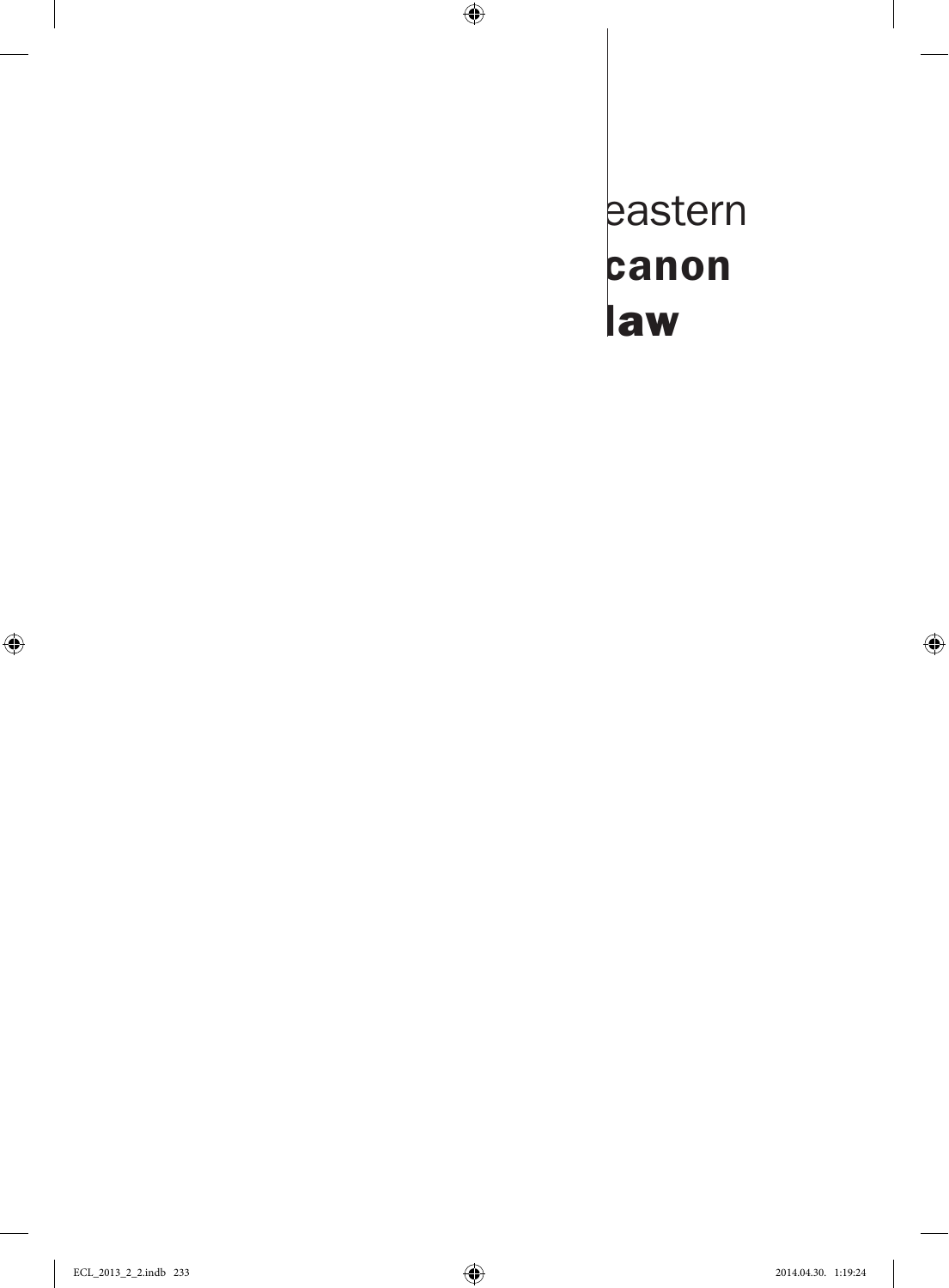International Editorial and Advisory Board:

Warren BECKET SOULE (Columbus) Orazio CONDORELLI (Catania) John Faris (Washington) George Gallaro (Pittsburgh) Pablo GEFAELL (Roma) Paolo GHERRI (Roma) Janusz Kowal (Roma) Michael KUCHERA (Roma) Lorenzo Lorusso (Bari) Helmuth Pree (München) Luigi Sabbarese (Roma) Cyril Vasiľ (Città del Vaticano)

Editor:

Péter Szabó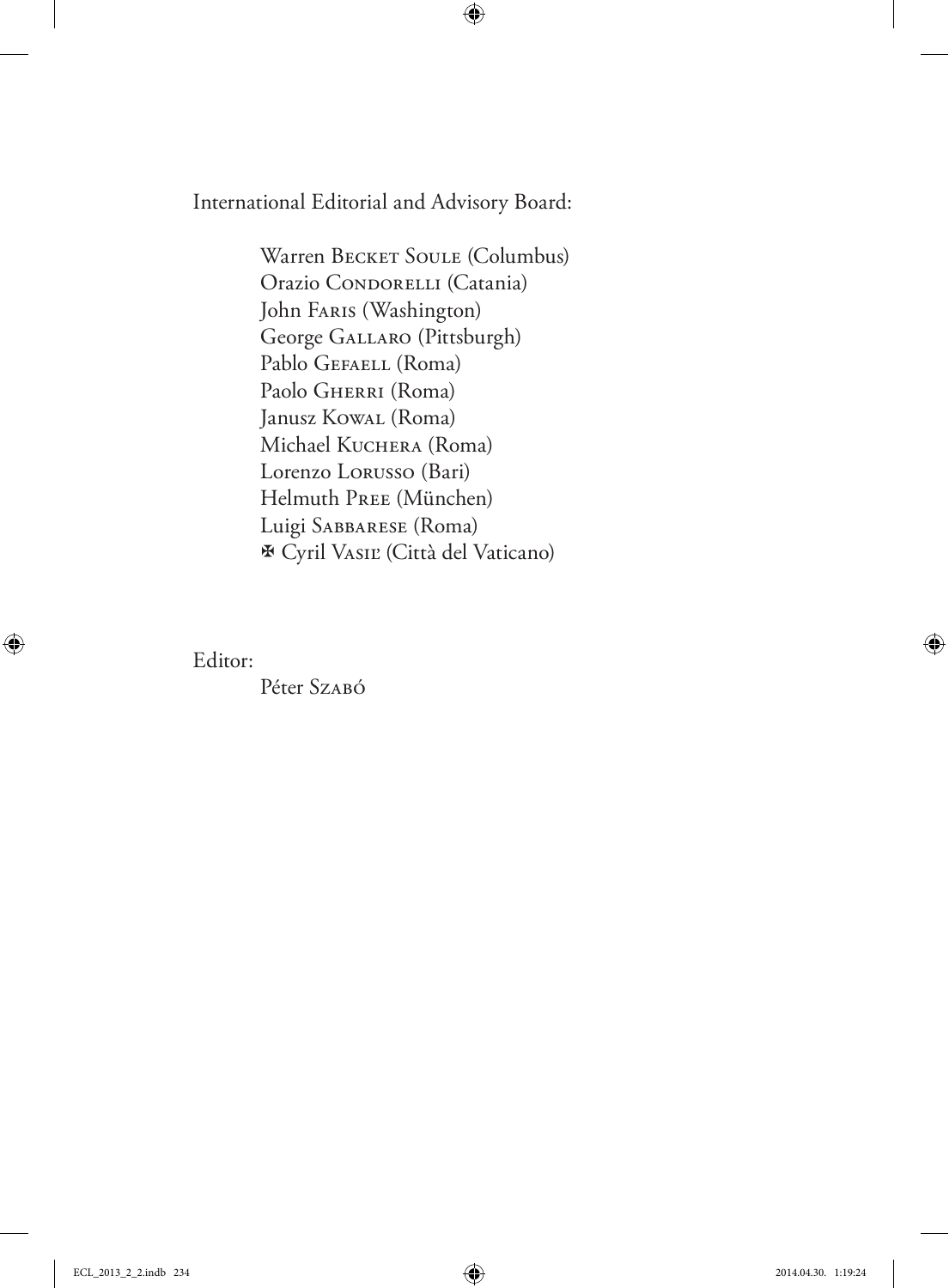# eastern canon law



St Athanasius Greek-Catholic Theological Institute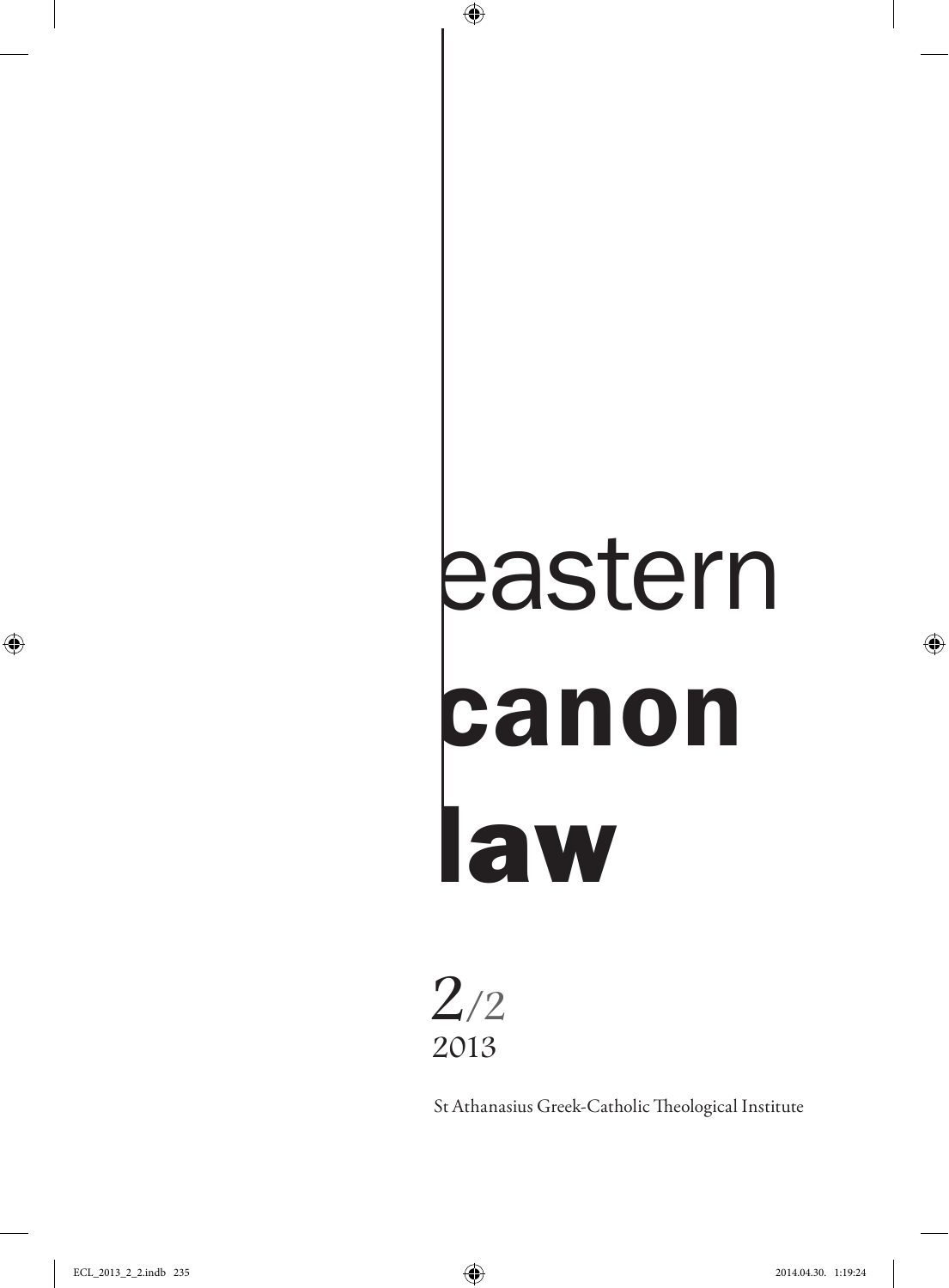# eastern canon law

HU ISSN 2064-0412

ECL is published twice a year by the St Athanasius Greek-Catholic Theological Institute

Responsible Editor: Tamás Véghseő (Rector)

Postal address: 4400 Nyíregyháza, Hungary Bethlen G. u. 13-19. e-mail: atanaz@atanaz.hu tel.: +36/42/597-600

Address for manuscripts and correspondence:

Péter Szabó

Szentkirályi u. 6. 3/40. 1088 BUDAPEST, Hungary tel.: +36 30 498-3705 e-mail: synergia10@gmail.com

Yearly subscription for institutions:  $55 \in$ Rate for private individuals: 22  $\epsilon$ CIB Bank SWIFT: CIBHHUHB IBAN: HU83 1110 0702 1920 4893 3600 0001 EU VAT NUMBER: HU19204893

DTP Operator: Katalin Balogh

The views expressed are the responsability of the contributors

Eastern Canon Law is indexed in the *Ephemerides Theologicae Lovanienses & Canon Law Abstract*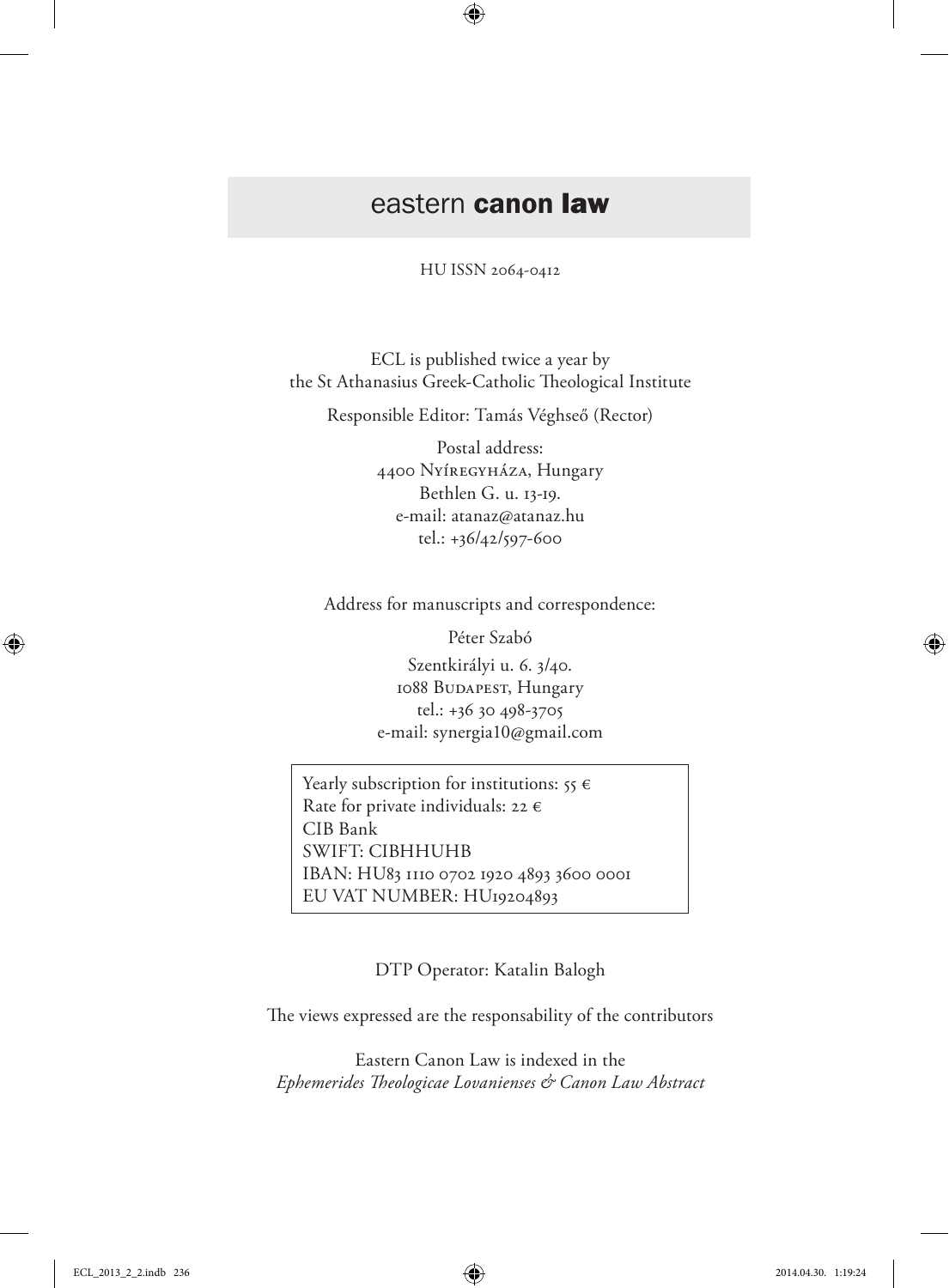# **Contents**

### **STUDIES**

| Pablo GEFAELL<br>L'indissolubilità del matrimonio e gli orientali nel Vaticano I -                                                                              |
|-----------------------------------------------------------------------------------------------------------------------------------------------------------------|
| Stefano PARENTI<br>Il "monastero esarchico" di Grottaferrata. La genesi occidentale di una                                                                      |
| Jacob MANDIYIL<br>Le competenze delle Conferenze Episcopali latine verso i fedeli<br>delle Chiese cattoliche orientali e la necessità di lineamenti per la cura |
| Michael J. KUCHERA S.J.                                                                                                                                         |
| Sunny KOKKARAVALAYIL S.J.<br>The Particular Law on the Sacraments of Initiation in the Syro-Malabar                                                             |
| <b>ACTUALITIES</b>                                                                                                                                              |
| Colloque sur "Vatican II et l'Église Orthodoxe"                                                                                                                 |